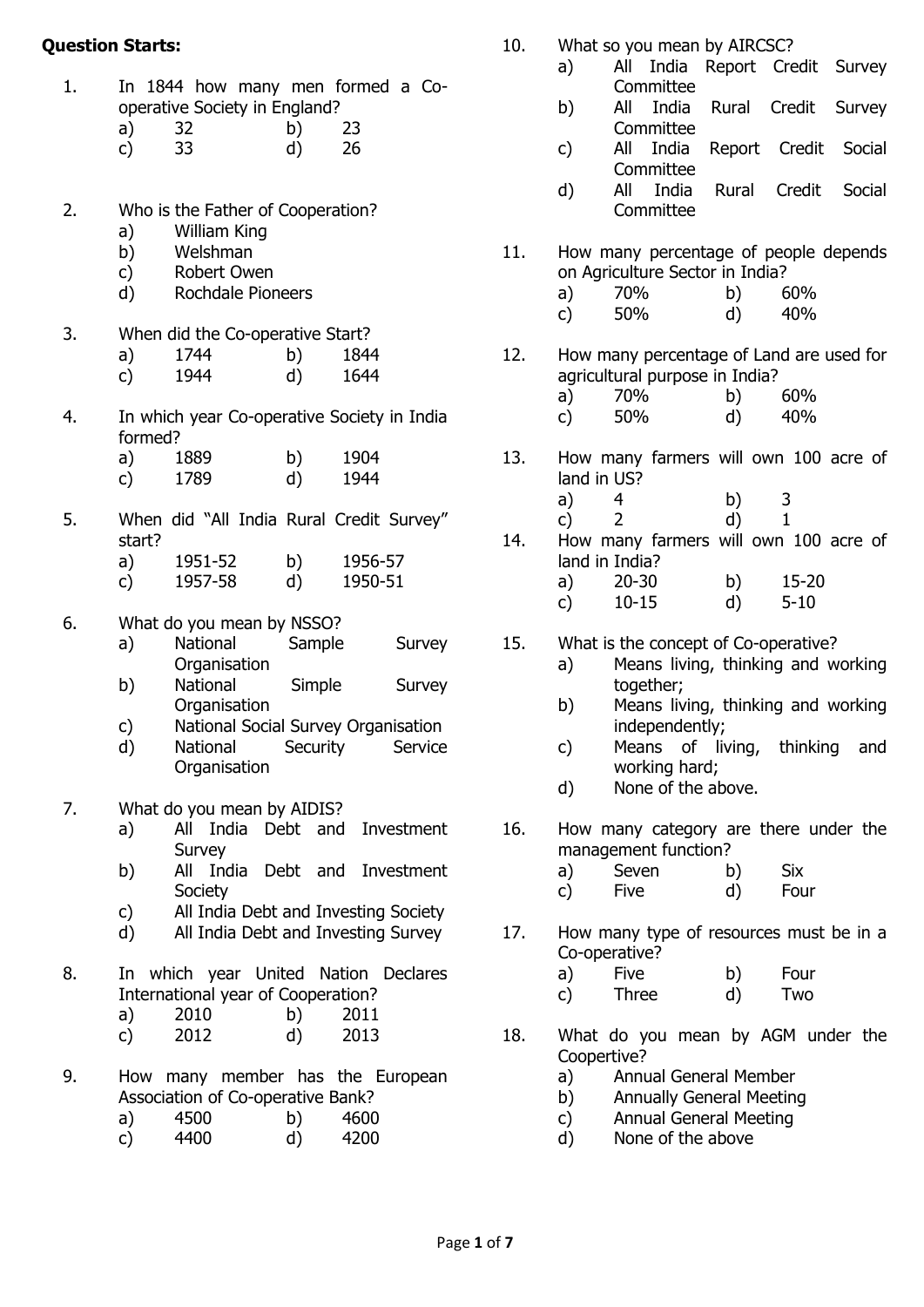- 19. How many principle are there under Cooperative management?
	- a) Six principle
	- b) Seven principle
	- c) Eight principle
	- d) Nine principle
- 20. What do you mean by JDC?
	- a) Junior Diploma in Cooperation
	- b) Junior Diplomacy in Cooperation
	- c) Junior Diplomatic in Cooperation
	- d) None of the above.
- 21. How many definition are there under the Co-operative Society Act, 1976?

| a) | 22 | þ) | 33 |
|----|----|----|----|
|    |    |    |    |

- c) 29 d) 30
- 22. What do you mean by "Auditor" under the Co-operative Society Act, 1976?
	- a) Means a person appointed by the commissioner or by a society to audit the account of the society;
	- b) Means a person appointed by the Register or by a society to audit the accounts of the society;
	- c) Means a person appointed by the Secretary or by a Registrar to audit the accounts of the society;
	- d) Means a person appointed by the Government or by Commissioner to audit the accounts of the society;
- 23. What do you mean by "Central Bank" under the Co-operative Society Act, 1976?
	- a) Means a Co-operative Bank;
	- b) Means the Indian Co-operative Bank
	- c) Means Centralized Rural Bank;
	- d) Means Urban and Rural Bank;
- 24. What do you mean by "Company" under the Co-operative Society Act, 1976?
	- a) Means a company defined under the Indian Companies Act;
	- b) Means a company as defined under in the Companies Act, 1956;
	- c) Means a company defined under the Co-operative Society Act 1976;
	- d) Means a Company constituted under the Companies Act 1956.
- 25. Whether the definition of "Consumer Society" has been defined under the Cooperative Society Act, 1976?
	- a) No b) Does not
	- c) Yes d) None of the above
- 26. What do you mean by "Liquidator": under the Co-operative Society Act, 1976?
	- a) Means a person who in not appointed as liquidator under the Act;
	- b) Means a person who have power as liquidator under the Act;
	- c) Means a person appointed as liquidator under the Act;
	- d) Means a person have power as liquidator under the Act:
- 27. What do you mean by "Associate Member" under the Co-operative Society Act, 1976? a) means a member who holds jointly a share in the share certificate; b) means a member who does not hold joint share in the share certificate; c) means a member who does hold a share in the share certificate; d) means a member who is not a share holder in the joint share certificate.
- 28. What do you mean by "Rules" under the Co-operative Society Act, 1976?
	- a) means Rule framed under the Rules;
	- b) means Rule framed under the Act;
	- c) means the Rules framed under the Rules;
	- d) means rule made under this act.
- 29. What do you mean by "Tribunal" under the Co-operative Society Act, 1976? a) means the Manipur Co-operative Tribunal constituted under this Act; b) means the Co-operative tribunal constituted under the Rule; c)means the Manipur State Co-operative Tribunal constituted under the Act; d) means constituted Co-operative Tribunal under the Act.
- 30. Whether a society can be registered if it is likely to be economically unsound under the Co-operative Society Act, 1976 ? a) yes; b) no; c) does not arise; d) none of the above.
- 31. Is there any provision of time requisite for registration of the society under the Cooperative Society Act, 1976? a) no; b) not enshrined;
	- c) yes; d) none of the above.
- 32. Is there any conclusive evidence of registration under the Co-operative Society Act, 1976? a) no; b) not apply; c) not yet framed; d) yes.
- Page **2** of **7**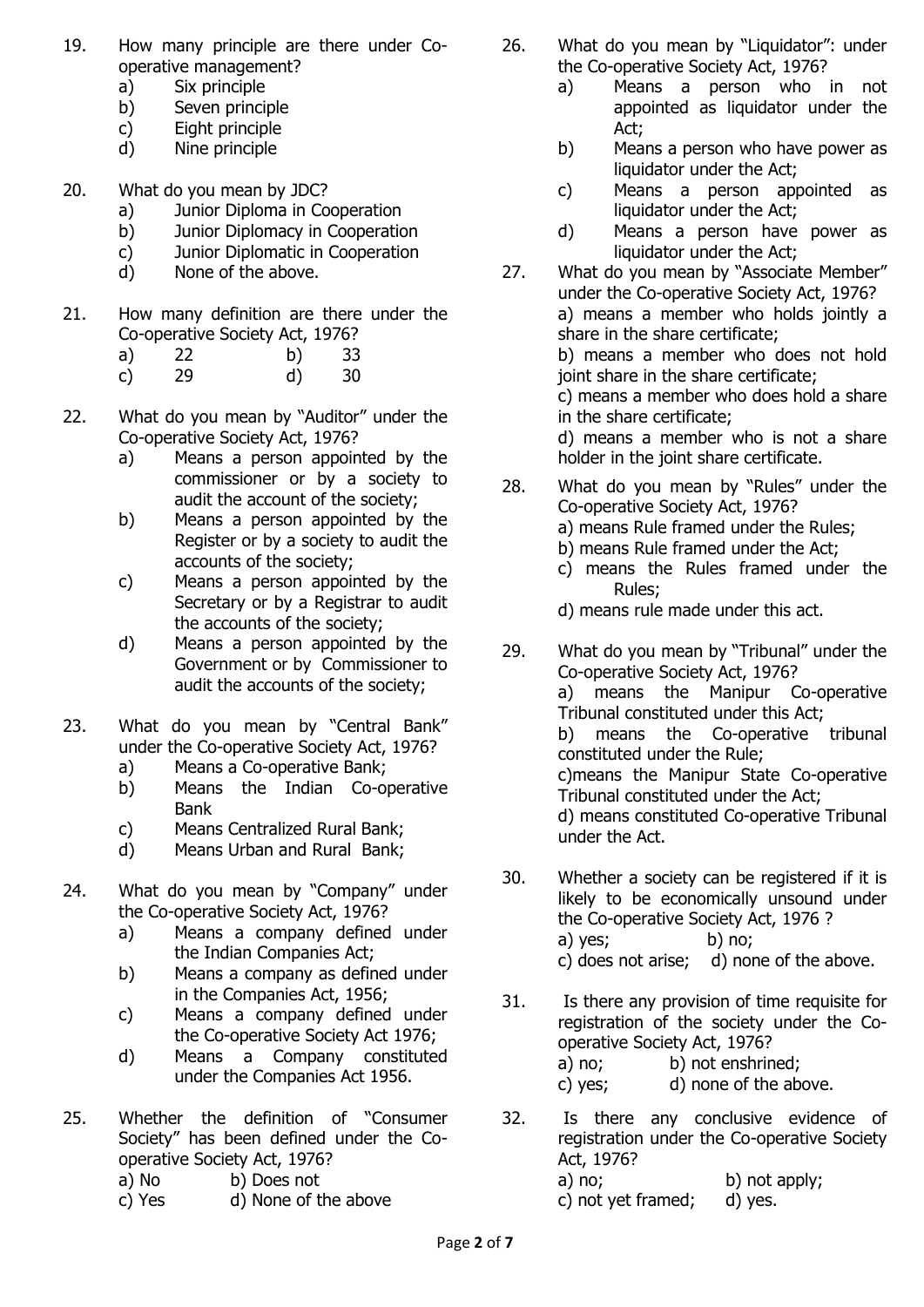- 33. Whether is it mandatory to maintain a register by the Registrar of all the societies registered under the Act under the Cooperative Society Act, 1976? a) not required;
	-
	- b) yes;
	- c) not maintain;
	- d) none of the above.
- 34. Under what Section Registrar has the power to direct to amend by-laws of the society under the Co-operative Society Act, 1976? a) Section 19; b) Section 16; c) Section 12; d) Section 14.
- 35. Under what Section the Registrar has the power to direct amalgamation, division and reorganization under the Co-operative Society Act, 1976? a) Section 24; b) Section 27; c) Section 30; d) Section 18.
- 36. Under what section the right of members to see book etc. have been contained under the Manipur Co-operative Societies Act, 1976?
	- a) Section 29 b) Section 30
	- c) Section 31 d) Section 32
- 37. What does Chapter IV of the Manipur Cooperative Societies Act, 1976 contain?
	- a) Incorporation, Duties and Privileges of Societies;
	- b) Incarnation, Cost of Duties and Privilege of Societies;
	- c) Impounding of Duties and Privileges of Societies;
	- d) Impound of Duty and Privileges of **Societies**
- 38. Whether a Co-operative society has the power to grant loan to non-member of the Society under the Manipur Co-operative Societies Act, 1976?
	- a) Yes
	- b) No
	- c) Does not arise
	- d) None of the above
- 39. How many clauses are there under section 49 of the Manipur Co-operative societies Act, 1976?
	- a) Two
	- b) Three
	- c) Four
	- d) Five
- 40. What does chapter V of the Manipur Cooperative Societies Act, 1976 contain?
	- a) State Aid to Societies
	- b) States Aid to rural areas
	- c) Selective Aid to Societies
	- d) None of the above
- 41. How many Sections are there under Chapter V of the Manipur Co-operative Societies Act, 1976?
	- a) Fourteen b) Thirteen
	- c) Twelve d) Eleven
- 42. Under what Section Restriction on dividend has been contained under the Manipur Cooperative Societies Act, 1976?
	- a) Section 64 b) Section 65
	- c) Section 66 d) Section 67
- 43. How many clauses and sub-Clauses are there under section 74 of the Manipur Cooperative societies Act, 1976?
	- a) Four clauses and eleven subclauses
	- b) Three clauses and eleven subclauses
	- c) Two clauses and eleven sub-clauses
	- d) None of the above
- 44. Whether the Societies under the Manipur Co-operative societies Act, 1976 has the power to Call Annual General Meeting?
	- a) No
	- b) Yes
	- c) Does not arise
	- d)  $(a)$  and  $(c)$
- 45. Whether the Registrar has the power to Supersession of Board under the Manipur Co-operative Societies Act, 1976?
	- a) No b) Does not have power
	- c) Yes d)  $(a)$  and  $(b)$
- 46. How many Sections, Clauses and Subclauses are there under Chapter VIII of the Manipur Co-operative Societies Act, 1976?
	- a) Ten section, twenty five clauses and six sub-clause
	- b) Twelve section, twenty six clauses and seven sub-clauses
	- c) Nine section, twenty five clauses and six sub-clauses
	- d) None of the above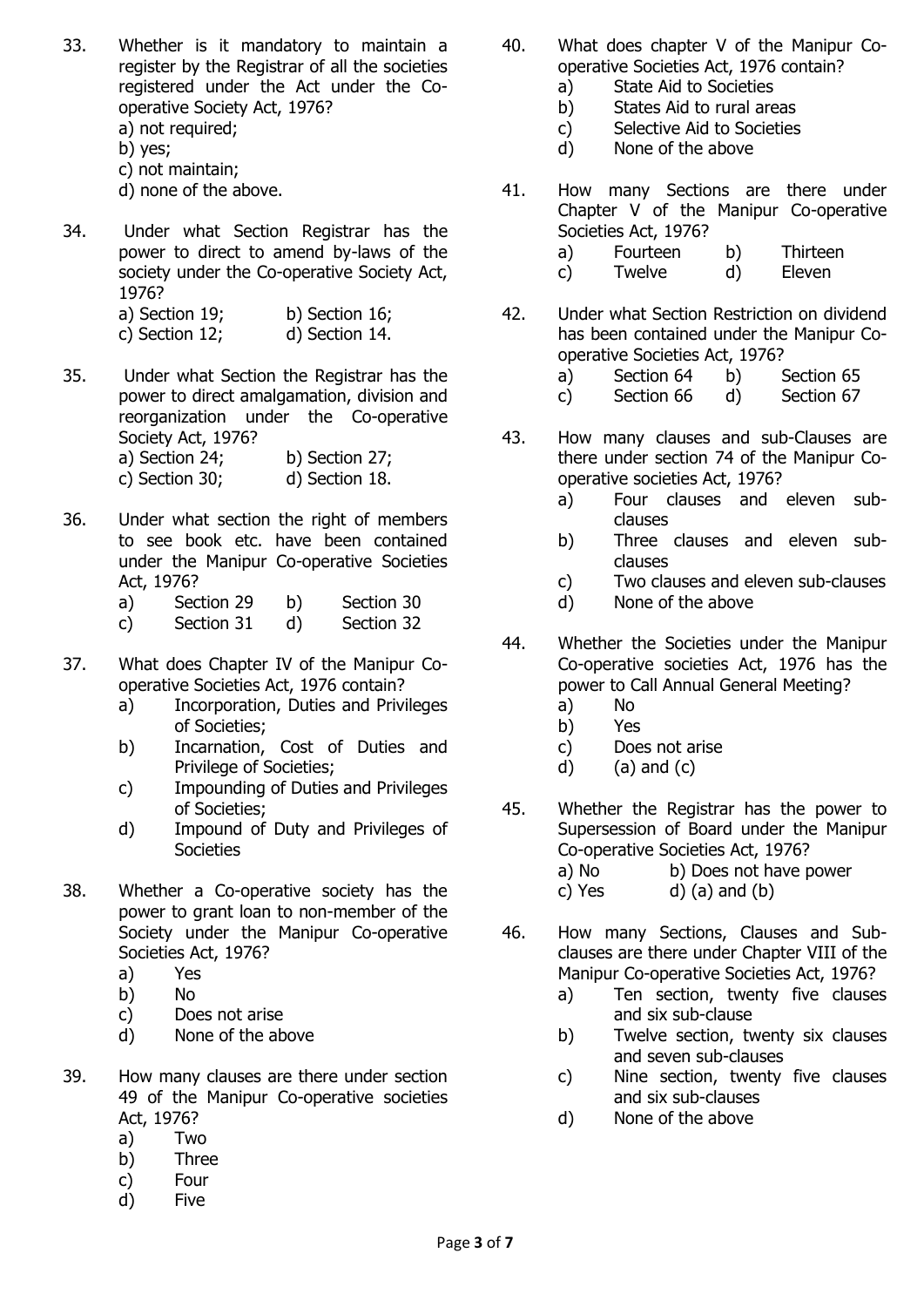- 47. To whom disputes and arbitration has been referred to under the Manipur Co-operative Societies Act, 1976?
	- a) To the commissioner
	- b) To the Sub-Registrar
	- c) To the Tribunal
	- d) To the Registrar
- 48. Under what section Attachment before award ( and interlocutory order ) can be passed under the Manipur Co-operative Societies Act, 1976?
	- a) Section 91 b) Section 93
	- c) Section 96 d) Section 95
- 49. How does a decree of a Civil Court shall be construed under the Manipur Co-operative Societies Act, 1976?
	- a) A certificate signed by the Registrar or a Tribunal
	- b) A certificate signed by the Registrar or a Liquidator
	- c) A certificate signed by the Commissioner or a Liquidator
	- d) None of the above
- 50. By whom a Liquidator can be appointed under the Manipur Co-operative Societies Act, 1976?
	- a) By the State Government
	- b) By the Commissioner
	- c) By the Tribunal
	- d) By the Registrar
- 51. Is there any provision of Appeal under the Manipur Co-operative Societies Act, 1976?
	- a) No; b) does not arise;
	- c) yes; d) none of the above.
- 52. How many category of power of Liquidator are there under the Manipur Co-operative Societies Act, 1976?
	- a) fifteen category;
	- b) sixteen category;
	- c) seventeen category;
	- d) none of the above.
- 53. Whether Civil Court can take cognizance of any matter connected with the winding up or dissolution of a society under the Manipur Co-operative Societies Act, 1976?
	- a) has no power;
	- b) has the power;
	- c) cannot take cognizance;
	- d) none of the above.
- 54. How many Sections arte there under Chapter XI of the Manipur Co-operative Societies Act, 1976? a) thirty three; b) thirty four; c) thirty five; d) thirty six.
- 55. How many category of Offences are there under Section 146 of the Manipur Cooperative Societies Act, 1976? a) seventeen; b) eighteen; c) nineteen; d) none of the above.
- 56. How many category of punishment are there under the Manipur Co-operative Societies Act, 1976? a) fifteen: b) sixteen: c) seventeen; d) eighteen;
- 57. By whom the Manipur State Co-operative Tribunal shall be appointed under the Manipur Co-operative Societies Act, 1976? a) By the Chief Minister Manipur; b) By the High Court of Manipur; c) By the State Government;
	- d) By the Government of India.
- 58. Whether the Manipur State Co-operative Tribunal has the power of Civil Court or not under the Manipur Co-operative Societies Act, 1976?
	- a) yes;
	- b) no;
	- c) does not arise;
	- d) none of the above.
- 59. Whether giving Notice is mandatory to file suits against the society, or any of its officers, in respect of any act touching the business of the society under the Manipur Co-operative Societies Act, 1976? a) not necessary;
	-
	- b) mandatory;
	- c) not applicable;
	- d) none of the above.
- 60. How many sub-clauses are there under Section 164 (2) of the Manipur Cooperative Societies Act, 1976?
	- a) seventy four; b) seventy five;
	- c) seventy six; d) seventy seven.
- 61. Which Act has been repealed by the Manipur Co-operative Societies Act, 1976?
	- a) The West Bengal Co-operative Societies Act, 1949;
	- b) The Nagaland Co-operative Societies Act, 1949;
	- c) The Assam Co-operative Societies Act, 1949;
	- d) none of the above.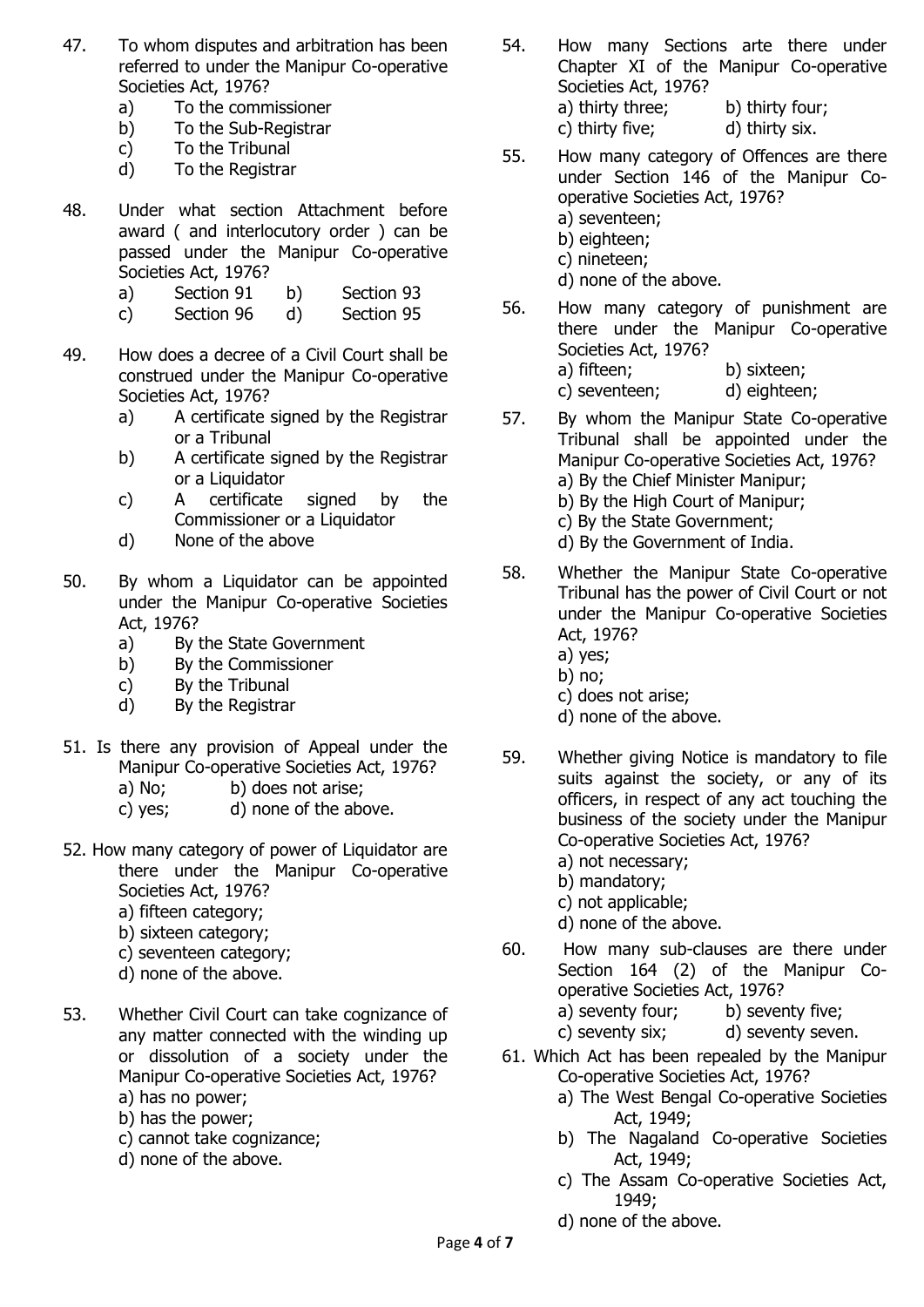- 62. Whether the Companies Act, 1956 has been applicable under the Manipur Co-operative Societies Act, 1976?
	- a) Not applicable;
	- b) Applicable;
	- c) Does not enforceable;
	- d) None of the above.
- 63. Whether the Manipur Co-operative Societies Rule, 1977 extend to the shole of the State of Manipur or not ? a) extend to the whole of the State of Manipur; b) extend to the valley area of the State of Manipur; c) extend to the hill area of the State of

Manipur;

- d) none of the above.
- 64. What do you mean by "Decree holder" under the Manipur Co-operative Societies Rule, 1977 ?
	- a) any person holding the decrees;
	- b) any person holding a decree;
	- c) any person capable to hold a decree;
	- d) none of the above.
- 65. Is there any ground for refusal of registration under the Manipur Cooperative Societies Rule, 1977 ?
	- a) yes;
	- b) no;
	- c) does not arise;
	- d) none of the above.
- 66. How many sub-clauses are there under Rule 7(1) of the Manipur Co-operative Societies Rule, 1977 ? a) twenty six; b) twenty five;
	- c) twenty four; d) twenty three.
- 67. How many Class and Sub-Class are there under Rule 8 of the Manipur Co-operative Societies Rule, 1977 ?
	- a) nine class and sixteen sub-class;
	- b) nine class and seventeen sub-class;
	- c) nine class and eighteen sub-class;
	- d) none of the above.
- 68. In what manner amendment of bye-laws can be made under the Manipur Cooperative Societies Rule, 1977 ?
	- a) By resolution of the executive committee;
	- b) By a resolution of the committee;
	- c) By a resolution at a general meeting;
	- d) By a direction of the Registrar.
- 69. Whether the name of the Society can be change under the Manipur Co-operative Societies Rule, 1977 ?
	- a) yes;
	- b) no;
	- c) no provision;
	- d) none of the above.
- 70. Under what Form Reconstruction of a society can be made under the Manipur Co-operative Societies Rule, 1977 ? a) Form No. "A"; b) Form No. "C"; c) Form No. "G";
	- d) Form No. "H".
- 71. How many conditions to be complied are there for admission for membership, etc. under the Manipur Co-operative Societies Rule, 1977 ? a) four; b) five; c) six;
	- d) seven.
- 72. How many Rules are there under Chapter III of the Manipur Co-operative Societies Rule, 1977 ? a) thirteen rules; b) fourteen rules; c) twelve rules; d) sixteen rules.
- 73. How many category of scale of the fees for supply of copies of documents are there under the Manipur Co-operative Societies Rule, 1977 ?
	- a) eleven category;
	- b) twelve category;
	- c) thirteen category;
	- d) none of the above.
- 74. Is there any provision for change of address of societies under the Manipur Cooperative Societies Rule, 1977 ?
	- a) no;
	- b) no provision;
	- c) yes;
	- d) none of the above.
- 75. Under what Form List of members shall be maintain by a society under the Manipur Co-operative Societies Rule, 1977 ?
	- a) Form No. "H";
	- b) Form No. "I";
	- c) Form No. "J";
	- d) Form No. "M".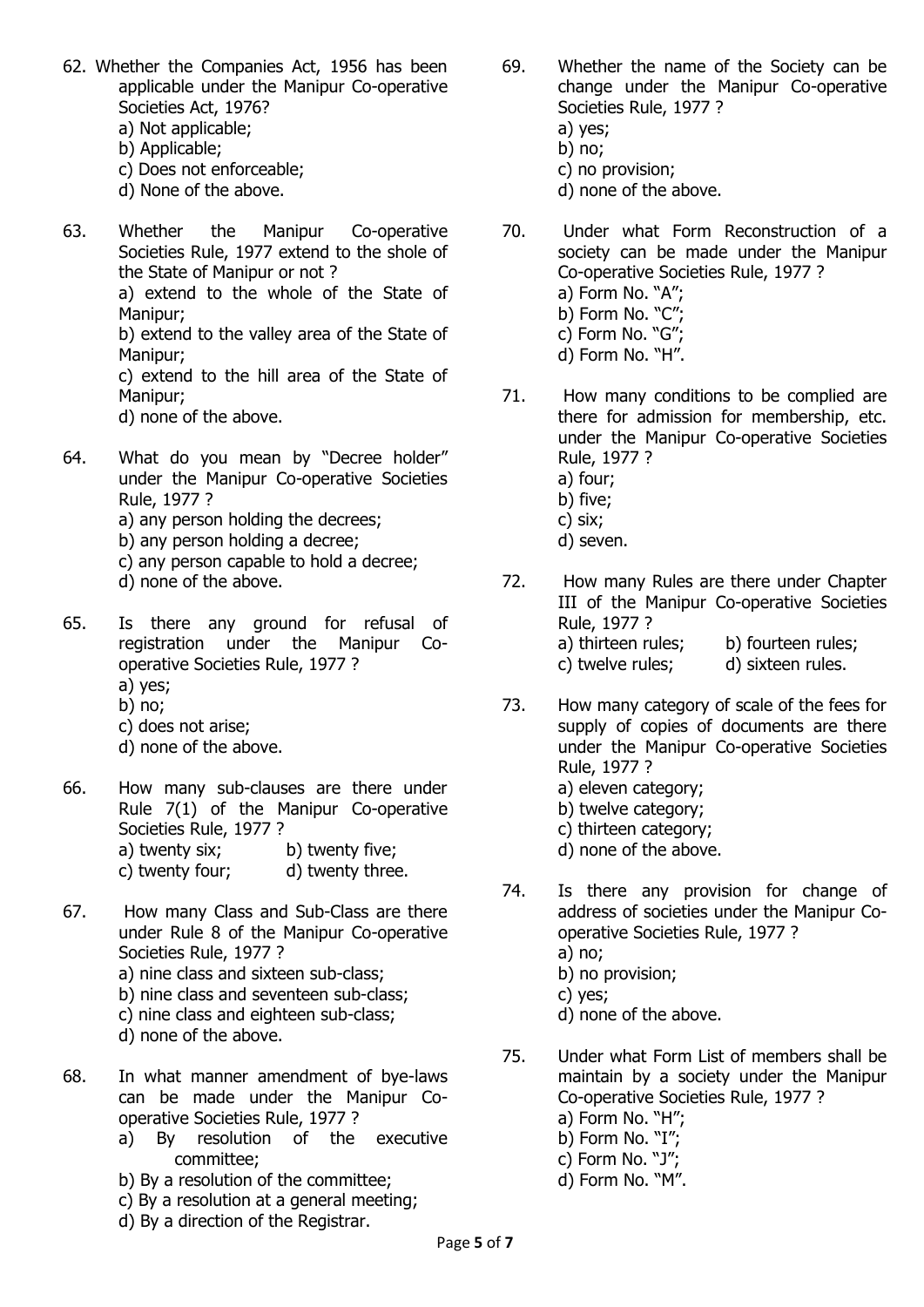- 76. How many clauses are there under Rule 39 of the Manipur Co-operative Societies Rule, 1977 ? a) eight; b) seven;
	- c) nine; d) ten.
- 77. How many proviso are there under Rule 46 of the Manipur Co-operative Societies Rule, 1977 ?
	- a) three;
	- b) two;
	- c) one;
	- d) zero.
- 78. How many clauses and sub-clauses are there under Rule 51 of the Manipur Cooperative Societies Rule, 1977 ?
	- a) Four clauses and four sub-clauses;
	- b) Three clauses and three sub-clauses;
	- c) Two clauses and two sub-clauses;
	- d) Zero clause and zero sub-clause.
- 79. How many conditions are there for Disqualification for membership of committee under the Manipur Co-operative Societies Rule, 1977 ?
	- a) three conditions;
	- b) four conditions;
	- c) five conditions;
	- d) six conditions.
- 80. Who can appoint, suspend and remove of members of the Board and other Officers etc. under the Manipur Co-operative Societies Rule, 1977 ?
	- a) by the Government of Manipur;
	- b) by the Commissioner;
	- c) by the Board Director;
	- d) By the Registrar.
- 81. How many category of Accounts and Books are to be kept by a society under the Manipur Co-operative Societies Rule, 1977 ? a) fourteen; b) thirteen; c) twelve; d) eleven.
- 82. How many clauses and sub-clauses are there under Rule 58 of the Manipur Cooperative Societies Rule, 1977 ?

a) eleven clauses and eleven sub-clauses;

- b) twelve clauses and twelve sub-clauses;
- c) thirteen clauses and thirteen subclauses;
- d) eleven clauses and zero sub-clause.
- 83. Under what Form rectification report should be made under the Manipur Cooperative Societies Rule, 1977 ? a) Form No.  $"L"$ ; b) Form No.  $"M"$ ; c) Form No. "P": d) Form No. "Q".
- 84. Under what Form Reference of dispute can be made under the Manipur Co-operative Societies Rule, 1977 ? a) Form No.  $P''$ ; b) Form No.  $P''$ ; c) Form No. "R"; d) Form No. "S".
- 85. How many procedures are there under Rule 74 of the Manipur Co-operative Societies Rule, 1977 ? a) eight procedure; b) seven procedure; c) six procedure; d) five procedure.
- 86. Is there any procedure of appointment of Receiver under the Manipur Co-operative Societies Rule, 1977 ? a) no procedure; b) yes; c) not necessary;
	- d) none of the above.
- 87. How many procedure are there for execution of awards under the Manipur Cooperative Societies Rule, 1977 ? a) seven procedure;
	- b) six procedure;
	- c) five procedure;
	- d) four procedure.
- 88. Now many clauses and sub-clauses are there under Rule 82 of the Manipur Cooperative Societies Rule, 1977 ? a) fifteen clauses and two sub-clauses; b) sixteen clauses and three sub-clauses; c) seventeen clauses and four sub-clauses; d) eighteen clauses and five sub-clauses.
- 89. Whether appointment of Liquidator shall be notified in the Official gazette or not under the Manipur Co-operative Societies Rule, 1977 ?
	- a) not necessary to be notified;
	- b) necessary to be notified;
	- c) notification is not mandatory;
	- d) none of the above.
- 90. Whether the Order of the Liquidator under clause (a), (b), (i), (j), (l), (m) and (n) of Section 105 is appealable or not under the Manipur Co-operative Societies Rule, 1977? a) appealable; b) not appealable; c) does not arise; d) none of the